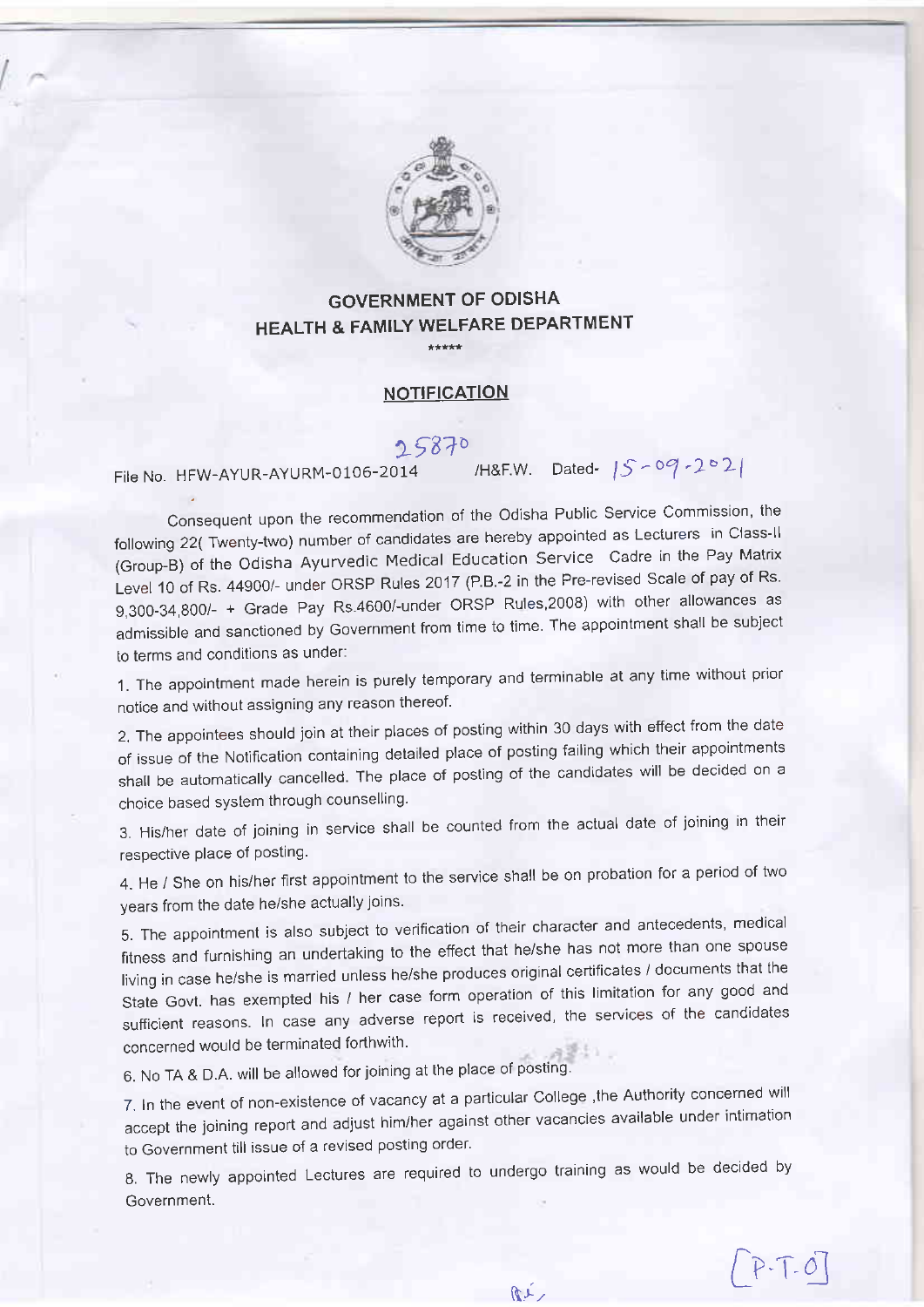| SI.No          | Roll<br>No.    | <b>Name</b><br>οf<br>the<br>candidates<br>and<br>D.O.B | <b>Sex</b>     | Permanent<br>Present Address/<br>Address / e Mail Address /<br>Mobile No.                                                                                                                                                                                                                                                                                                                                                                                                                       | Category<br>to which<br>belongs | Category<br>against which<br>recommended |
|----------------|----------------|--------------------------------------------------------|----------------|-------------------------------------------------------------------------------------------------------------------------------------------------------------------------------------------------------------------------------------------------------------------------------------------------------------------------------------------------------------------------------------------------------------------------------------------------------------------------------------------------|---------------------------------|------------------------------------------|
| $\mathbf{1}$   | $\overline{2}$ | 3                                                      | $\overline{4}$ | 5                                                                                                                                                                                                                                                                                                                                                                                                                                                                                               | 6                               | $\overline{7}$                           |
| Prasutitantra  |                |                                                        |                |                                                                                                                                                                                                                                                                                                                                                                                                                                                                                                 |                                 |                                          |
| $\mathbf{1}$   | 100071         | Rohit Kumar<br>Chhatria<br>$D.O.B-$<br>03.07.1991      | M              | S/o- Sri Kapurchan Chhatria<br>Dispensary,<br>Govt.<br>Ay.<br>Chhachanpali, Village/Street/Lane-<br>Chhachanpali, City-Sambalpur<br>P/O-Bargaon, PS-Dhama, Tahasil-<br>Maneswarn<br>Tahasil,<br>Sambalipur, Odisha.PIN-768113<br>Permanent Address-At-Munapali,<br>Village/Street/Lane-Munapali,<br>City-Patnagarh, PO-Bagdor,<br>PS-<br>Tahasil-Belapara-N<br>Belpara,<br>Balangir, Odisha,<br>PIN-<br>Tahasil,<br>767026<br>Email-<br>rohitkumarchhatria03@gmail.com<br>Phone No. 8908504266, | <b>ST</b>                       | <b>ST</b>                                |
|                |                |                                                        |                | Alt No. 9337122174                                                                                                                                                                                                                                                                                                                                                                                                                                                                              |                                 |                                          |
| $\overline{2}$ | 100036         | Jasmita<br>Priyadarshini<br>D.O.B:<br>14.11.1985       | $\mathbf{F}$   | D/o- Sri Sachidananda Sethi<br>Village/Street/Lane-Gopabandhu<br>Nagr, WIN-10, City-Udala, PO-<br>Udala, PS-/Tahasil-Udala tahasil,<br>Mayurbhanj, Odisha, PIN-757041<br>Permanent Address-<br>Village/Street/Lane-Jyotinagar,<br>WIN-12, City-Udala, PO-Udala,<br>PS-Udala, Tahasil-Udala Tahasil,<br>Mayurbhanj, Odisha, PIN-757041<br>Email-dp7070292@gmail.com<br>Phone-7978585867<br>Alt No.943940850                                                                                      | SC <sub>1</sub>                 | SC <sub>1</sub>                          |
| Dravyaguna     |                |                                                        |                | $-32$                                                                                                                                                                                                                                                                                                                                                                                                                                                                                           |                                 |                                          |
| 1              | 100086         | Subhasmita Jena<br>D.O.B: 15.5.1992                    | $\rm F$        | D/o- Hadibandhu Jena<br>Borikina,<br>Village/Street/Lane-<br>City-Jagatsinghpur, PO-Borikina,<br>Tahasil-Balikuda<br>PS-Balikuda,<br>Tahasil, Jagatsinghpur,<br>Odisha,<br>PIN-754110                                                                                                                                                                                                                                                                                                           | <b>UR</b>                       | <b>UR</b>                                |
|                |                |                                                        |                | Permanent Address-Do-                                                                                                                                                                                                                                                                                                                                                                                                                                                                           |                                 |                                          |
|                |                |                                                        |                |                                                                                                                                                                                                                                                                                                                                                                                                                                                                                                 |                                 | $\mathbb{C}$                             |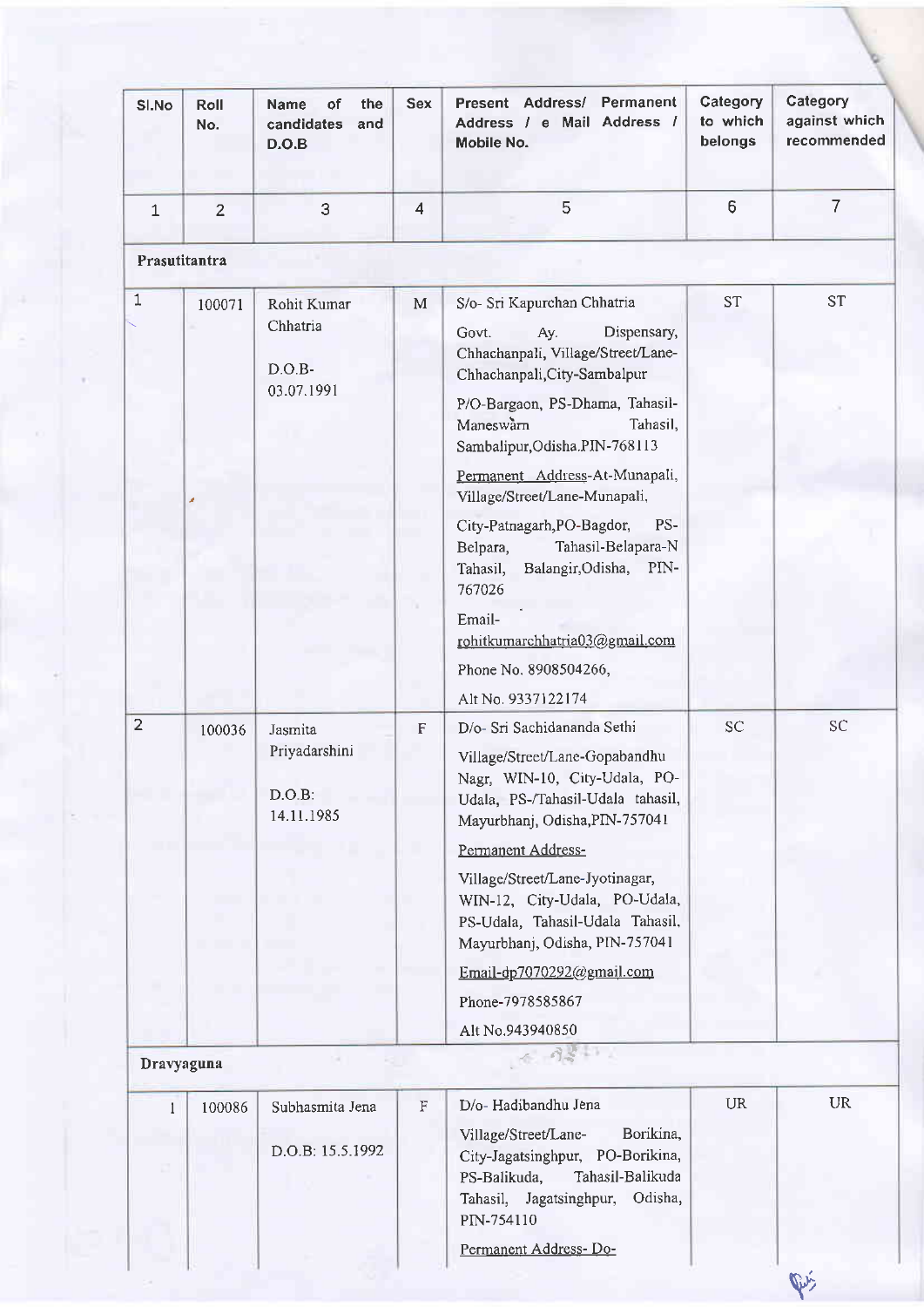| Kaumar Vritya<br>$\mathbf{1}$<br>1<br>$\overline{2}$ | 100006<br>100012 | Ambuja Kumar<br><b>Biswal</b><br>D.O.B: 7.6.1992<br>Balaram Pradhan<br>D.O.B: 15.7 1984 | M<br>M         | S o-Prafulla Kumar Biswal<br>Village/Street/Lane-Govt.<br>Ay.<br>College & Hospital, Balangir,<br>City-Balangir,<br>POPS/Tahasil-<br>Balangir, Balangir, Odisha, PIN-<br>767001<br>Permanent Address -<br>Village/Street/Lane-Ranipal,<br>City/Town-Dhenkanal,<br>PO-<br>Ghatipir, PS-Bhapur,<br>Tahasil-<br>Odapada-N Tahasil, Dhenkanal,<br>Odisha, PIN-759015<br>Email-drbiswal2633@gmail.com<br>Phone No. 8278746577<br>Alt No. 8629015657<br>S/o-Kartika Pradhan<br>Village/Street/Lane- Nahudimaha,<br>City-Phulbani, PO-Sugadabadi, | <b>UR</b><br><b>ST</b> | <b>UR</b><br><b>ST</b> |
|------------------------------------------------------|------------------|-----------------------------------------------------------------------------------------|----------------|--------------------------------------------------------------------------------------------------------------------------------------------------------------------------------------------------------------------------------------------------------------------------------------------------------------------------------------------------------------------------------------------------------------------------------------------------------------------------------------------------------------------------------------------|------------------------|------------------------|
|                                                      |                  |                                                                                         |                |                                                                                                                                                                                                                                                                                                                                                                                                                                                                                                                                            |                        |                        |
|                                                      |                  |                                                                                         |                |                                                                                                                                                                                                                                                                                                                                                                                                                                                                                                                                            |                        |                        |
|                                                      |                  |                                                                                         |                |                                                                                                                                                                                                                                                                                                                                                                                                                                                                                                                                            |                        |                        |
| Kayachikitsa                                         |                  |                                                                                         |                |                                                                                                                                                                                                                                                                                                                                                                                                                                                                                                                                            |                        |                        |
|                                                      |                  |                                                                                         |                |                                                                                                                                                                                                                                                                                                                                                                                                                                                                                                                                            |                        |                        |
|                                                      |                  |                                                                                         |                |                                                                                                                                                                                                                                                                                                                                                                                                                                                                                                                                            |                        |                        |
|                                                      |                  |                                                                                         |                | PS./ Tahasil -Raikia, Kandhamal,<br>Odisha, Pin-762101                                                                                                                                                                                                                                                                                                                                                                                                                                                                                     |                        |                        |
|                                                      |                  |                                                                                         |                | Permanent Address-Do-<br>Email-<br>dr.balarampradhan88@gmail.com<br>Phone no-7008265779<br>Alt No.9437060784                                                                                                                                                                                                                                                                                                                                                                                                                               |                        |                        |
|                                                      | 100015           | Bharati Lata<br>Acharya<br>D.O.B: 27.3.1979                                             | $\overline{F}$ | D/o- Baidhar Jena<br>Village/Street/Lane- Shanti Vihar,<br>Lane-2, Housing Board Colony,<br>City-Bhubaneswar,<br>PO/PS-<br>Baramunda, Tahasil-Bhubaneswar,<br>Khordha, Odisha, PIN-751003<br>Permanent Address-Do-<br>Email-jpranati14@gmail.com<br>Phone No. 7978290549<br>Alt No.9437627981                                                                                                                                                                                                                                              | <b>SC</b>              | <b>SC</b>              |
| Kriya Sharira                                        |                  |                                                                                         |                |                                                                                                                                                                                                                                                                                                                                                                                                                                                                                                                                            |                        |                        |
| $\mathbf{1}$                                         | 100053           | Mukunda Kumar<br>Singh<br>D.O.B: 4.6.1986                                               | M              | S/o- Gunanidhi Singh<br>Village/Street/Lane-Gopinathpur,<br>City-Keonjhar, P/O-Balipokhari,                                                                                                                                                                                                                                                                                                                                                                                                                                                | <b>ST</b>              | <b>ST</b>              |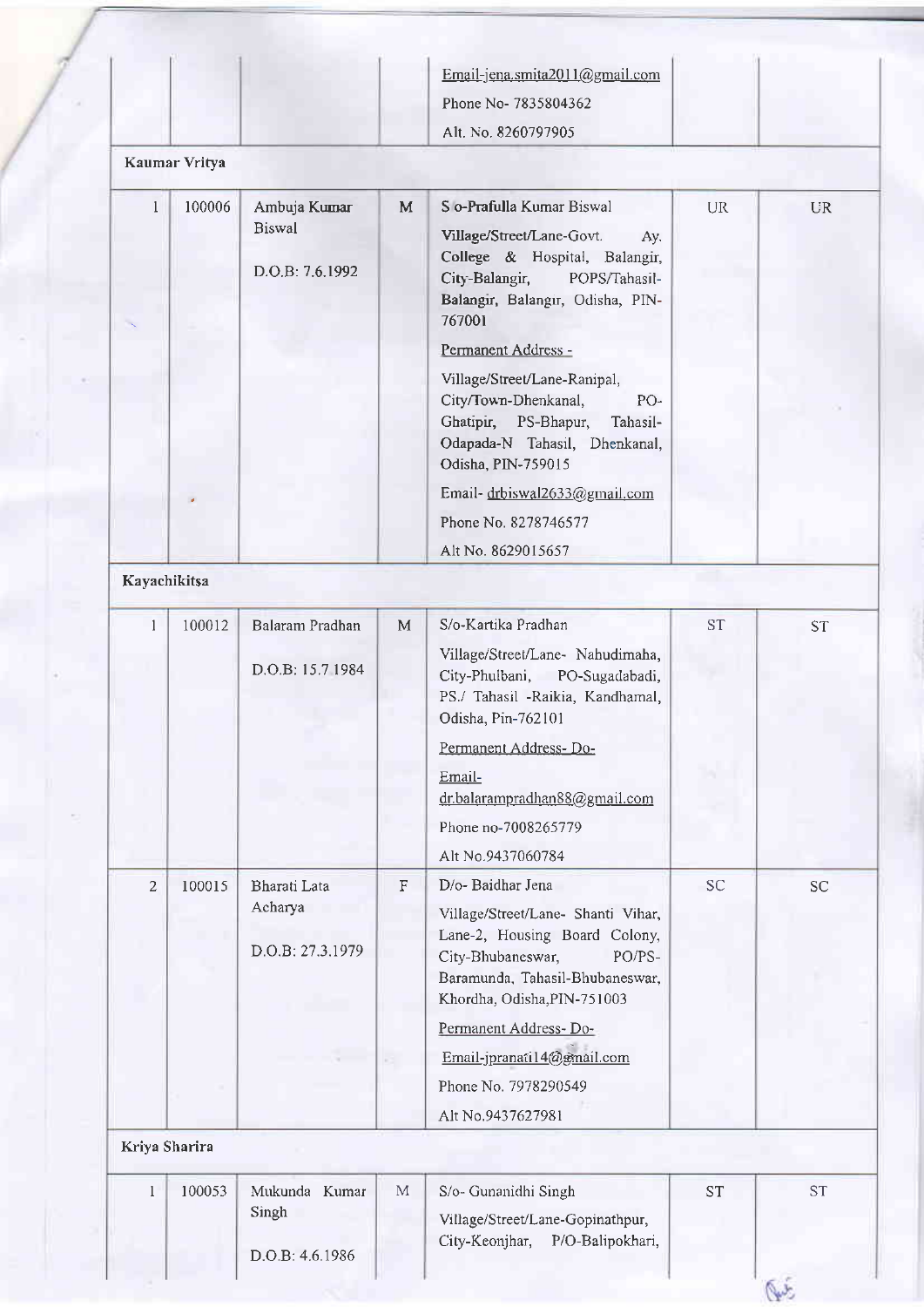| PS/Tahasil-Ghatgaon, Keonjhar,<br>Odisha, PIN- 758027          |  |
|----------------------------------------------------------------|--|
| Permanent Address-Do-<br>Email-<br>drmukunda.singh89@gmail.com |  |
| Phone No. 8239889917                                           |  |
| Alt No. 9668370641                                             |  |

#### Panchakarma

|   | 100068 | Rajesh<br>Kumar<br>Dharua<br>D.O.B: 28.5.1991 | M | S/o- Sri Nandlal Dharua<br>Village/Street/Lane-Rengatasil,<br>City-Balangir,<br>PO-Bhainsa, | <b>ST</b> | <b>ST</b> |
|---|--------|-----------------------------------------------|---|---------------------------------------------------------------------------------------------|-----------|-----------|
|   |        |                                               |   | PS/Tahasil-Patnagarh,<br>Bolangir,<br>Odisha, Pin-767048<br>Permanent Address-Do-           |           |           |
|   |        |                                               |   | Email-<br>dharuarajeshkumar@gmail.com                                                       |           |           |
| Æ |        |                                               |   | Phone No. 7895170969                                                                        |           |           |
|   |        |                                               |   | Alt No. 9690664717                                                                          |           |           |

# Rachana Sharira

| L              | 100077 | Sasmita Brahma<br>DOB:9.5.1992              | $\mathbb F$ | D/o-Rabindra Narayan Brahma<br>C/O -Banshidhar Brahma<br>Village/Street/Lane-Rimuli, City-<br>Rimuli, PO-Rimuli, PS/Tahasil-<br>Champua, Keonjhar, Odisha, PIN-<br>758047<br>Permanent Address-Do-<br>Email-sasmita0905@gmail.com<br>Phone No. 8895185272<br>Alt No. 6372554867 | <b>UR</b>   | UR(W)     |
|----------------|--------|---------------------------------------------|-------------|---------------------------------------------------------------------------------------------------------------------------------------------------------------------------------------------------------------------------------------------------------------------------------|-------------|-----------|
| $\overline{2}$ | 100007 | Ananta<br>Kumar<br>Meher<br>D.O.B: 1.7.1991 | $\mathbf M$ | S/o- Niranjan Meher<br>Village/Street/Lane-Solabandha,<br>City-Balangir,<br>Po-Solabandha,<br>PS/Tahasil-Patnagarh,<br>Balangir,<br>Odisha, PIN-767025<br>Permanent Address-Do-<br>Email-<br>ananta.meher143@gmail.com<br>Phonė No. 7978860542<br>Alt. No. 9439574214           | <b>UR</b>   | <b>UR</b> |
| Rasasastra     |        |                                             |             |                                                                                                                                                                                                                                                                                 |             |           |
| $\mathbf{1}$   | 100094 | Sushanta Kumar<br>Meher                     | ${\bf M}$   | S/o- Mukunda Meher<br>Village/Street/Lane-Ichha<br>Pada, Transformer<br>Gali, City-                                                                                                                                                                                             | <b>SEBC</b> | <b>UR</b> |

Ri

D.O.B:27.06,1985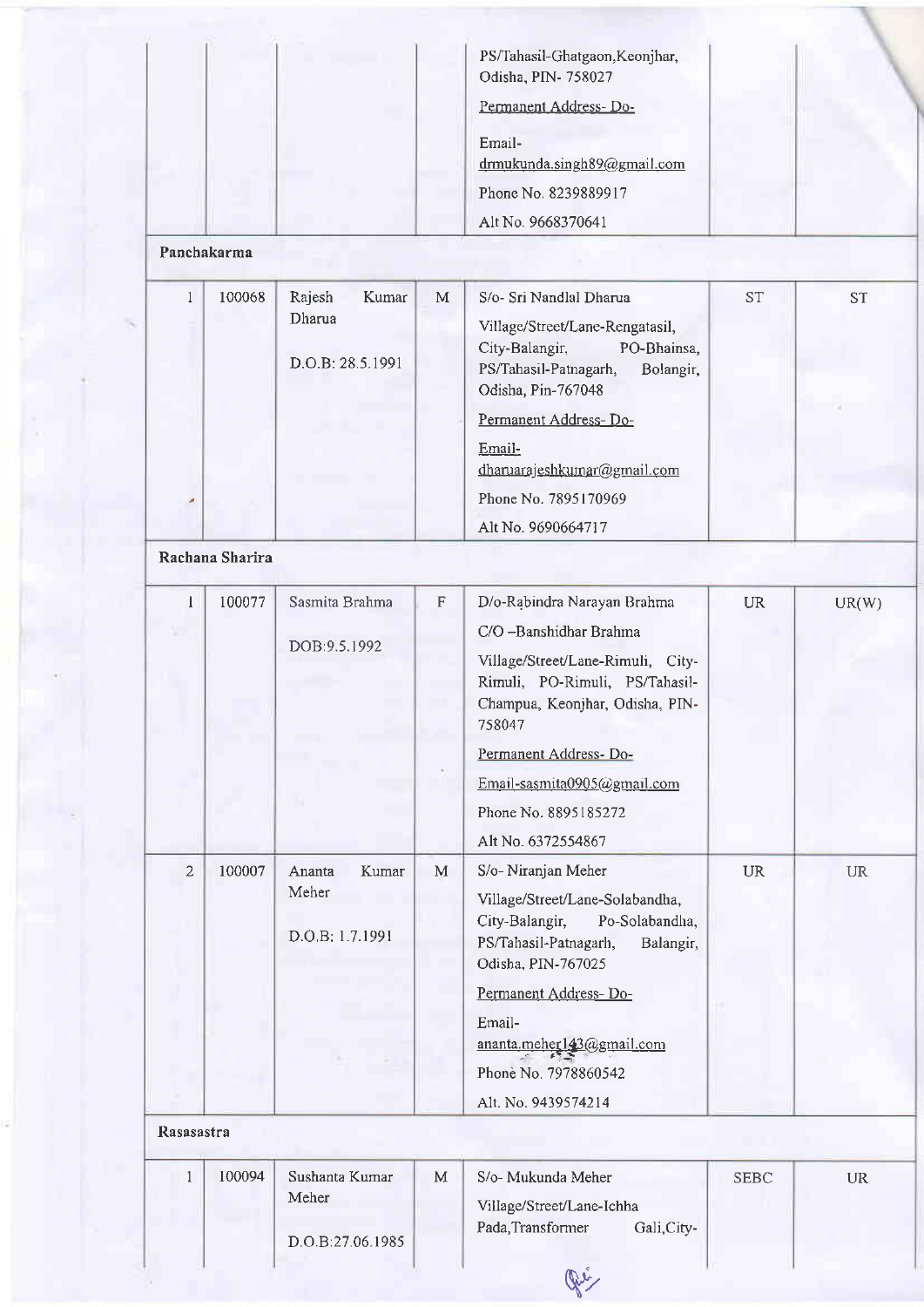|                |        |                                                |   | Balangir,<br>PO/PS/Tahasil/Dist-<br>Balangir, Odisha, PIN-767001<br>Permanent<br>Address-<br>Village/Street/Lane-Damaipali,<br>City-Patnagarh, PO- Damaipali,<br>PS-<br>Patnagarh,<br>Tahasil-<br>Khaprakhol, Balangir,<br>Odisha,<br>PIN-767027<br>Email-drskmeher@gmail.com<br>Phone No. 9861133113<br>Alt. No. 9437697523                                                                               |             |             |
|----------------|--------|------------------------------------------------|---|------------------------------------------------------------------------------------------------------------------------------------------------------------------------------------------------------------------------------------------------------------------------------------------------------------------------------------------------------------------------------------------------------------|-------------|-------------|
| $\overline{2}$ | 100045 | Lily Meher<br>$D.O.B$ :<br>31.05.1987          | F | D/o-Charu<br>Chandra<br>Meher,<br>Gopabandhu Ay. Mahavidyalaya,<br>Village/Street/Lane-V.I.P<br>Road,<br>City-Puri, PO/PS/Tahasil- Puri,<br>Puri, Odisha, PIN-752002<br>Permanent Address-<br>Village/Street/Lane-Bandutikira,<br>V.S.S<br>Nagar,<br>Ward<br>No-9,<br>PO/PS/Tahasil-Bargarh,<br>Bargarh,<br>Odisha, PIN-768028<br>Email-meher.lily@gmail.com<br>Phone No. 9439665675<br>Alt No. 9776033415 | <b>SEBC</b> | UR(W)       |
| 3              | 100018 | Chandan Kumar<br>Sahoo<br>D.O.B.<br>29.03.1991 | M | S/o-Prafulla Kumar Sahoo<br>A.D.T Office, Khandapada Road,<br>Nayagarh,<br>PO/PS/Tahasil-<br>Nayagarh, Nayagarh, Odisha, PIN-<br>752069<br>Permanent Address-Do-<br>Email-<br>kumardrchandan334@gmail.com<br>Phone No. 7008678120<br>Alt No. 9853285295                                                                                                                                                    | <b>SEBC</b> | <b>SEBC</b> |
| $\overline{4}$ | 100038 | Jitendra Kumar<br>Chhatria<br>D.OB: 7.5.1990   | M | S/o- Markanda Chhatria<br>Village/Street/Lane-Teligothpada,<br>City-Balangir,<br>PO/PS/Tahasil-<br>Balangir, Balangir, Odisha, PIN-<br>767001<br>Permanent Address<br>Village/Street/Lane-Arjunpur,<br>City-Balangir, PO-Arjunpur, PS-<br>Tusura, Tahasil-Deogaon,<br>Balangir, Odisha, PIN-767067<br>Email-jitu.ch101@gmail.com<br>Phone No. 8763154057<br>Alt No. 9439963906                             | SC          | SC          |

Roganidan

 $Q_{\mu\nu}$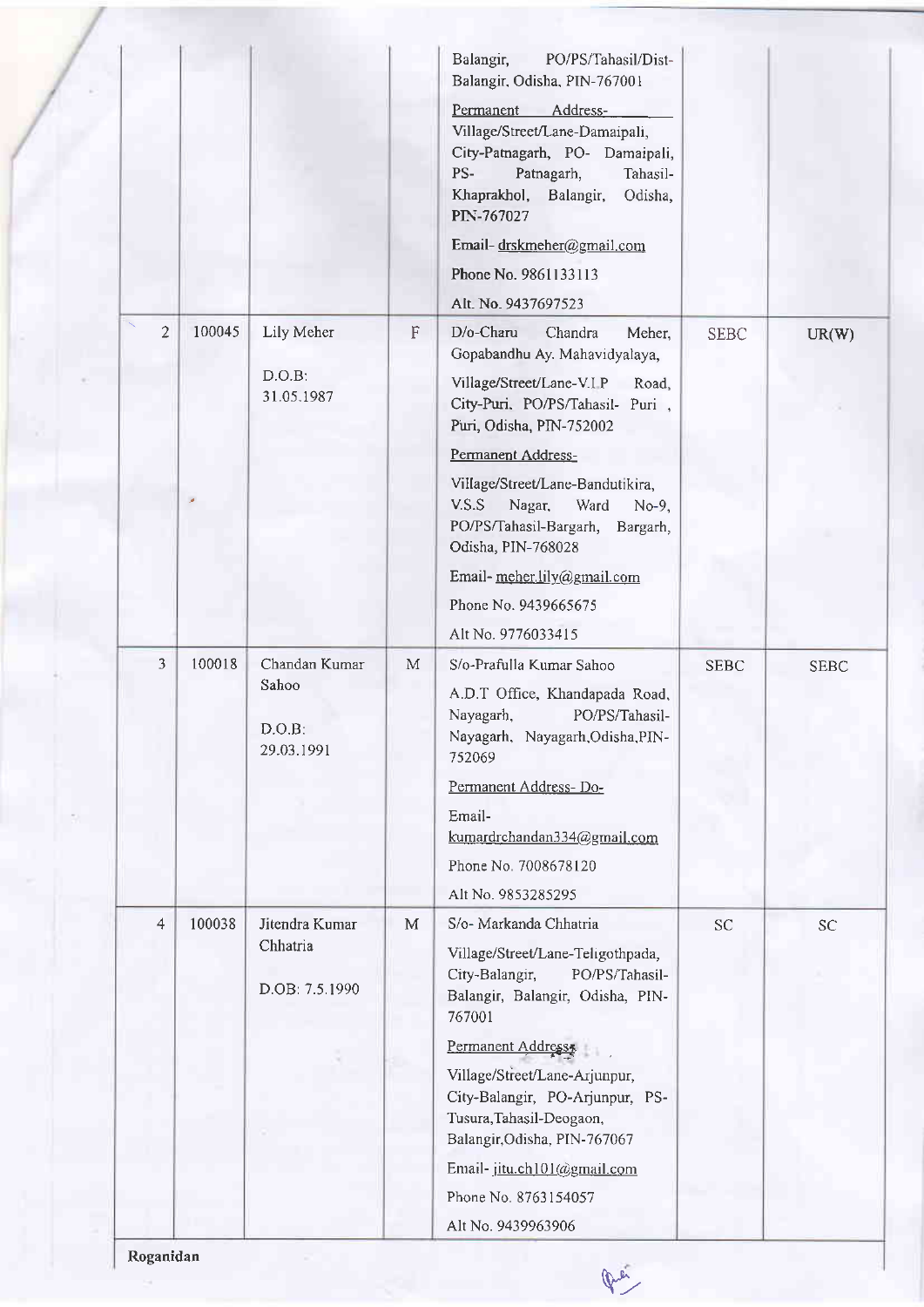|                | 100013             | Bhagya Ranjan<br>Dash                   | M            | S/o- Narayan Dash                                                                                                                                                                                                                                                 | UR | UR.   |
|----------------|--------------------|-----------------------------------------|--------------|-------------------------------------------------------------------------------------------------------------------------------------------------------------------------------------------------------------------------------------------------------------------|----|-------|
|                |                    | D.O.B.<br>28.05.1986                    |              | Village/Street/Lane-Talakurunia,<br>City-Balasore,<br>PO-Talakurunia,<br>PS-Khantapada, Tahasil-Bahanaga-<br>N Tahasil , Balasore, Odisha, PIN.<br>756044                                                                                                         |    |       |
|                |                    |                                         |              | Permanent Address-Do-<br>Email.<br>drbhagyaranjan86@gmail.com<br>Phone No. 7018229414<br>Alt No. 8895250001                                                                                                                                                       |    |       |
| $\overline{2}$ | 100039             | Kadambini<br>Pradhan<br>D.O.B: 3.6.1992 | $\mathbb F$  | D/o-Gokulananda Pradhan<br>Village/Street/Lane-Badabara,<br>City-Angul, PO-Sanahulia, PS-<br>Thakurgarh,<br>Tahasil-Athamalik,<br>Angul, Odisha, PIN-759125<br>Permanent Address-Do-<br>Email.kadambini92@gmail.com<br>Phone No. 9938011106<br>Alt No. 9556630447 | UR | UR(W) |
|                |                    |                                         |              |                                                                                                                                                                                                                                                                   |    |       |
|                | Samhita & Sidhanta |                                         |              |                                                                                                                                                                                                                                                                   |    |       |
|                | 100084             | Sthitaprajna                            |              |                                                                                                                                                                                                                                                                   |    |       |
|                |                    | <b>Biswal</b><br>D.O.B:<br>22.05.1992   | $\mathbf{F}$ | D/o-Sansari Biswal.<br>13, Village/Street/Lane-Arakhia,<br>City-Paradeep,<br>PO-Balia,<br>PS/Tahasil-Kujang, Jagatsinghpur,                                                                                                                                       | UR | UR(W) |
|                |                    |                                         |              | Odisha, PIN-754141<br>Permanent Address-Do-<br>Email-sonymira92@gmail.com<br>Phone No. 8908542249<br>Alt No. 8260502110                                                                                                                                           |    |       |
| $\overline{2}$ | 100048             | Madhumita<br>Panigrahi<br>D.O.B:        | F            | D/o-Ranjay Kumar Panigrahi,<br>1275,<br>Village/Street/Lane-<br>Sahadevkhunta, City/PO-Balasore,                                                                                                                                                                  | UR | UR    |
|                |                    | 01.01.1986                              |              | PS-Balasore<br>Sadar,<br>Tahasil-<br>Balasore, Balasore. Odisha, PIN-<br>756001<br>ノ 同書 しょ<br>Permanent Address-Do-<br>Email-<br>drmadhumit.panigrahi@gmail.com<br>Phone No-6351402143                                                                            |    |       |
|                | Shalakya Tantra    |                                         |              |                                                                                                                                                                                                                                                                   |    |       |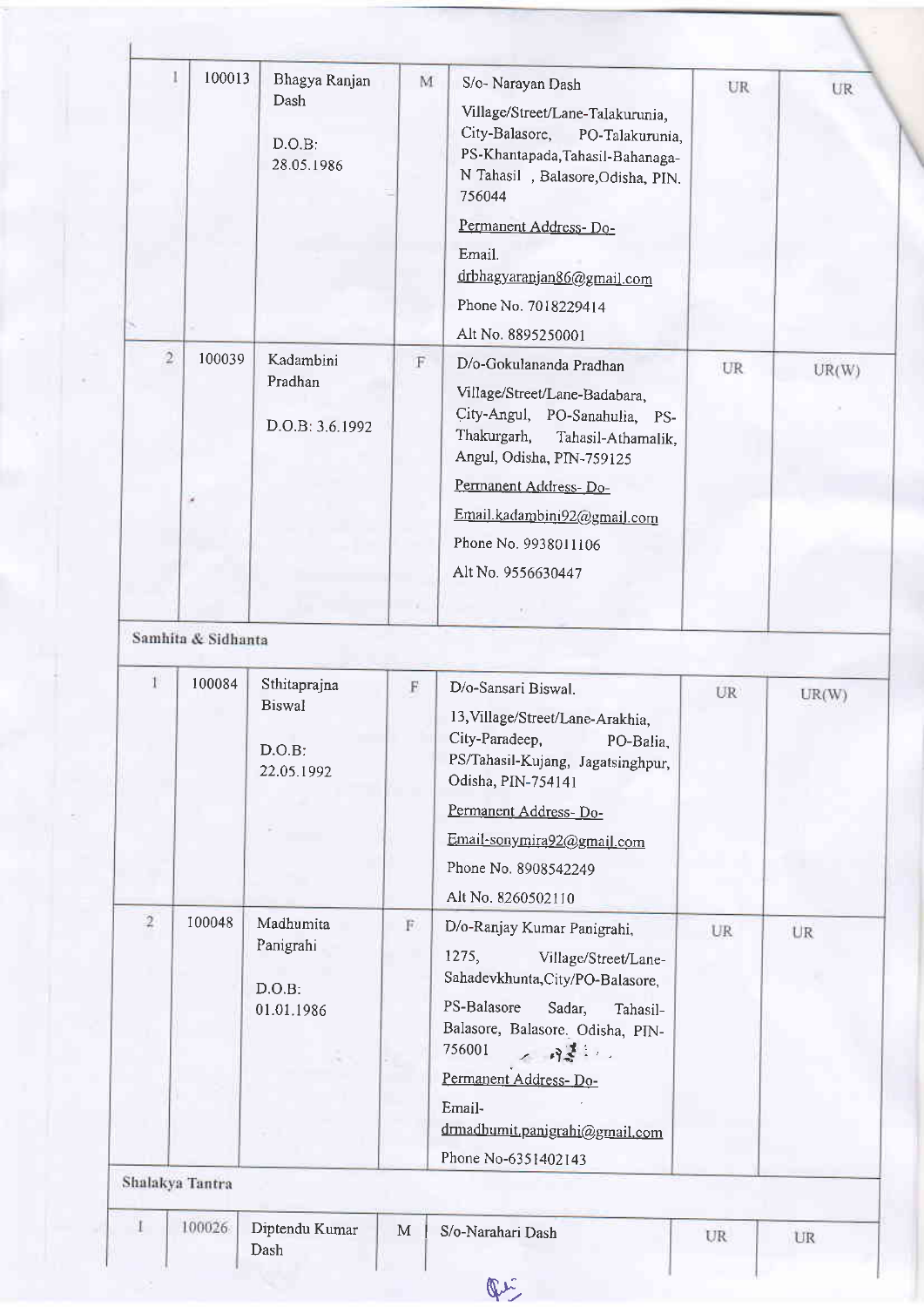|                |              | D.O.B.<br>07.07.1986  |              | No.<br>$B/37$ ,<br>House<br>Village/Street/Lane-Bhagirathi<br>Bihar(Gudianali)<br>Town-<br>PO/PS/Tahasil-<br>Dhenkanal,<br>Dhenkanal, Dhenkanal, Odisha,<br>PIN-759001<br>Permanent Address-Do-<br>Email-dashdcool@gmail.com |           |           |
|----------------|--------------|-----------------------|--------------|------------------------------------------------------------------------------------------------------------------------------------------------------------------------------------------------------------------------------|-----------|-----------|
|                |              |                       |              | Phone NO. 8209574408                                                                                                                                                                                                         |           |           |
|                | Shalyatantra |                       |              |                                                                                                                                                                                                                              |           |           |
| $\mathbf{1}$   | 100040       | Kalanidhi Hota        | M            | S/o-Umatanaya Hota                                                                                                                                                                                                           | <b>UR</b> | UR-OL     |
|                |              | D.O.B: 27.6.1986      |              | Niwas<br>Sridhar<br>Village/Street/Lane-Golia,<br>Badadanda<br>Street,<br>City/Town/PS/Tahasil- Buguda,                                                                                                                      |           |           |
|                |              |                       |              | PO-Golia, Ganjam, Odisha, PIN-<br>761118                                                                                                                                                                                     |           |           |
|                |              |                       |              | Permanent Address-Do-                                                                                                                                                                                                        |           |           |
|                |              |                       |              | Email-kalanidhihota@gmail.com                                                                                                                                                                                                |           |           |
|                |              |                       |              | Phone No. 9720872527                                                                                                                                                                                                         |           |           |
|                |              |                       |              | Alt No. 9124889147                                                                                                                                                                                                           |           |           |
| $\mathbf{2}$   | 100074       | Sandhyarani<br>Behera | $\mathbf{F}$ | D/o-Kishore Behera,                                                                                                                                                                                                          | <b>SC</b> | <b>SC</b> |
|                |              |                       |              | C/O-Gopal Krushna Behera,                                                                                                                                                                                                    |           |           |
|                |              | D.O.B: 17.7.1991      |              | Village/Street/Lane-Swadhin<br>pada, City-Titilagarh,<br>PO/PS/Tahasil-Titilagarh, Bolangir,<br>Odisha, PIN-767033                                                                                                           |           |           |
|                |              |                       |              | Permanent Address-Do-                                                                                                                                                                                                        |           |           |
|                |              |                       |              | Email-<br>eveningqueen17@gmail.com                                                                                                                                                                                           |           |           |
|                |              |                       |              | Phone No-8249181985                                                                                                                                                                                                          |           |           |
|                |              |                       |              | Alt No. 9438041383                                                                                                                                                                                                           |           |           |
| $\mathfrak{Z}$ | 100096       | Tapan Kumar           | M            | S/o-Padmalochan Nayak                                                                                                                                                                                                        | <b>ST</b> | <b>ST</b> |
|                |              | Nayak                 |              | Village/Street/Lane-Ankudi, City-                                                                                                                                                                                            |           |           |
|                |              | D.O.B: 27.5.1991      |              | Keonjhar, PO-Niundi, PS- Baria,<br>Tahasil-Champua<br>Tahasil,<br>Keonjhar, Odisha, PIN-758032                                                                                                                               |           |           |
|                |              |                       |              | Permanent Address-Do-                                                                                                                                                                                                        |           |           |
|                |              |                       |              | Email-tapannayak917@gmail.com                                                                                                                                                                                                |           |           |
|                |              |                       |              | Phone No- 7978315197                                                                                                                                                                                                         |           |           |
|                |              |                       |              | Alt No-9473528612                                                                                                                                                                                                            |           |           |

Byo

Joint Secretary to Government

 $(1.7.0)$